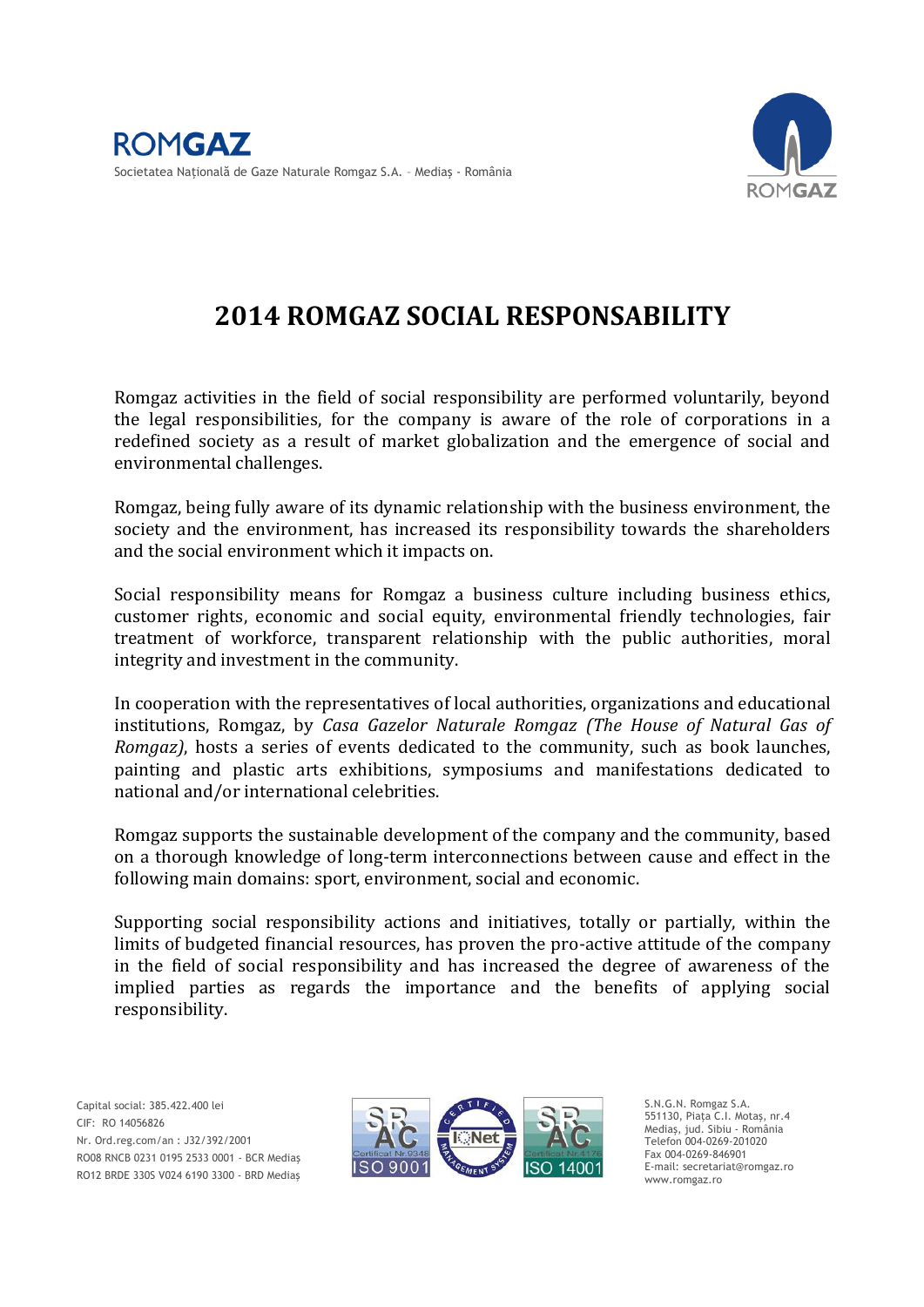## *Social Responsibility Projects, Actions, Initiatives in the Field of Sport*

## *National Team Chess Championship*

The National Team Chess Championship is a project under a collaboration protocol with the Ministry of Education, the Romanian Chess Federation, the National Authority for Sport and Youth and the *Elisabeta Polihroniade* Association. By supporting such a project, emphasis is laid on the importance of chess for young people's education and development of intelligence.

The project has national coverage and supports education. According to a Romgaz social responsibility questionnaire such project is the second preference chosen by the respondents. Romgaz brand associated with performance and excellence, and Romgaz interest in ensuring the necessary background to develop children's abilities by chess playing render confidence in the company and its management, which cares for the young generation's education.

## *Kings Tournament - ROMGAZ*

An event of success, where Romgaz is involved in together with the *Elisabeta Polihroniade* Sports Club Association and the Romanian Chess Federation, is the International Chess Championship *Kings Tournament*, which has reached its 7th edition, and since its 5th edition it has become one of the most appreciated competition of its kind worldwide, being recognized by the Romanian Chess Federation as well as the International Chess Federation (FIDE).

As the competition has gained more and more recognition under the aegis of performance, Romgaz has been increasing its support of the Kingsport, becoming one of the most important supporters in the country for all the 7 editions. By choosing to support the organization of such a prestigious tournament, Romgaz proves its commitment to true values and to mind performance, the competition becoming part of the company's actions of social responsibility.

The national prestige of the competition, which is included in the Grand Slam, renders success to diplomatic relations in the field of Romanian economics. Romgaz international visibility, emphasized by the credibility and individuality of the competition, has a positive influence upon future cooperation agreements and economic relations.

## *Projects, Actions, Initiatives in the Field of Sport and the Local Community*

Romgaz supports performance in the Romanian sport, and the company's involvement in the sports community includes a diversified range of sport activities such as football, basketball, nine-pin bowling, table tennis, volley and bodybuilding.

Support of the representatives of the community which prove aptitudes for performance in sport is a result of the company's wish to invest in the development of a healthy community, as sports contributes to the development and perfecting of individuals as members of the society, and the values of sport become essential tools of social and educational integration.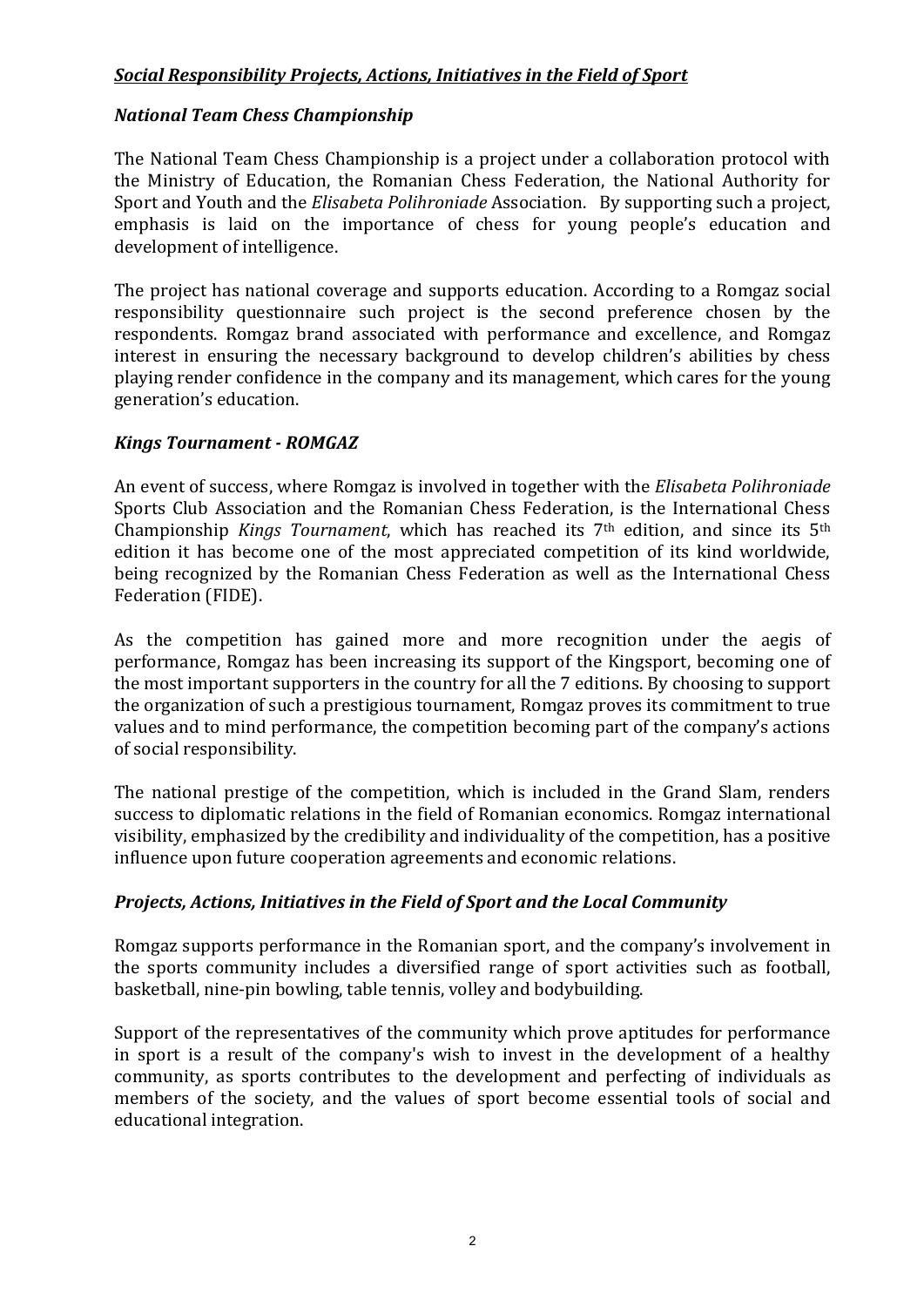## *Sport Club Gaz Metan Medias (Football department and Basketball department)*

Sport Club Gaz Metan Medias is composed of several sports departments, under the colours of the club developing their activities the Basketball and Football Teams, Gaz Metan Medias. The basketball and football teams, Gaz Metan Medias, financially supported by the company Romgaz, hold top ranks in Romania national championships.

## *"Romgaz Sport Club Table Tennis" Medias*

Due to Romgaz's involvement in sports, "Romgaz Sport Club Table Tennis" Medias, which plays in "Super-League" and develops its activity according to modern standards, facilitates their members' ascension to performance, proven by several prizes received by the club's sport members.

Here are the Records for 2014 of the Sportsmen who belong to the "Romgaz Sport Club Table Tennis" Medias, from juniors to seniors, both internally and internationally:

In the country:

- 1st Place National Cadet Team Championship, April 2014, Slatina;
- 2nd Place National Junior Team Championship, September 2014, Buzau;
- 1st Place Girls double, National Minicadets Individual Championship, April 2014, Bistrita;
- 1st Place Girls double, Dragoman Andreea with her partner, National Cadet Individual Championship, May 2014, Buzau;
- 1st Place Dumitrescu Cristina, Junior Federation Cup, November 2014, Constanta.

Results at European level:

- 1st Place Dragoman Andreea, Open, France, Metz;
- 1st Place Dragoman Andreea, Open, Hungary;
- 3<sup>rd</sup> Place Dragoman Andreea, open, Hungary;
- 1st Place Dragoman Andreea with her partner, European Team Championship;
- 1<sup>st</sup> Place Dragoman Andreea, Top 10, Europe, France Tours;
- 2nd Place Girls double, Dragoman Andreea with her partner;
- 3<sup>rd</sup> Place Individual, dragoman Andreea.

#### *Romgaz Sport Club Electromures, Nine-Pin Bowling*

The women's nine-pins bowling team of Romgaz – Electromures plays in the National Championship being one of the most emblematic bowling teams in Romania. Along time, the team has won several national and international titles, with a very impressive prize list: 18 national champion titles, 15 World Cup titles, as well as other international cups.

Here are the special performances which the women's nine-pins bowling team of Romgaz – Electromures obtained during the competition year 2014:

- National Vice-Champions with Senior Team;
- National Champions with Junior Teams;
- Winners of Varazdin "Europe's Cup" (CRO);
- National Individual Cadet Championship U14 U18 9 medals / 4 Gold 2 Silver – 3 Bronze;
- National Individual Junior Championship U23 6 medals / 2 Gold 4 Bronze;
- National Individual Senior Championship 6 medals/ 2 Gold 2 Silver 2 Bronze;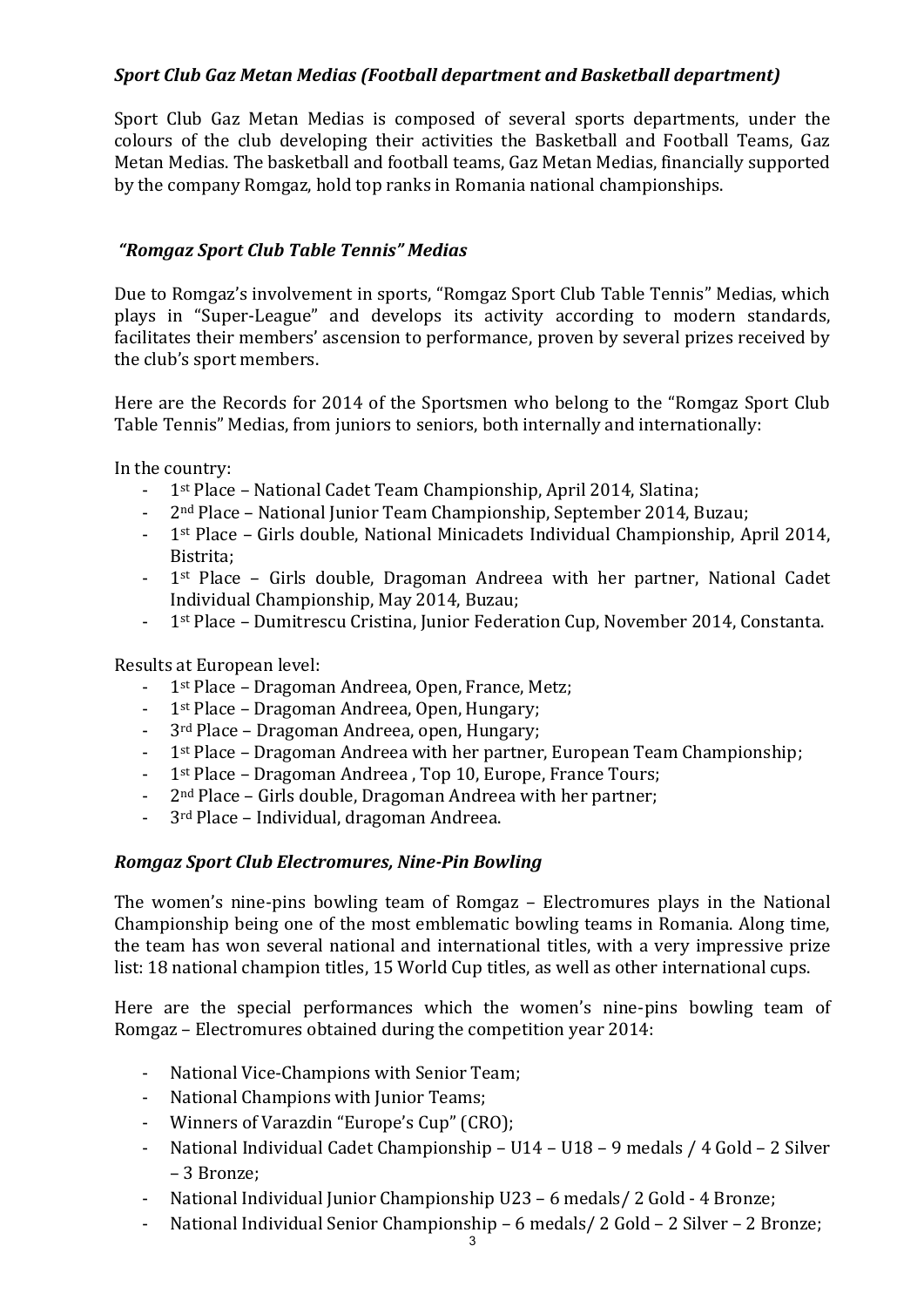- Five sportswomen selected for the National Junior Team U18 – U23, Seniors, who participated in the World's Championships in Brno (CZE).

*Romgaz also granted Sponsorships to other sports associations and clubs,* for infrastructure development and modernization, ensuring competition equipment or implementation of certain sport programs (national championships, tournaments, competitions, expeditions, training camps etc.) with internal and international actions.

## *Actions, Initiatives in the Field of Cults*

Romgaz acknowledges the importance of religion as a determinant element for the community's consciousness, which is why it constantly supports the construction and rehabilitation of religious buildings or restauration of some parts of the religious buildings, as well as the infrastructure development and modernization (renovation, rearrangement and restauration works, construction of new buildings, social centres, painting works specific to religious buildings etc.) social programs of Christian education and less-favoured persons or young people with limited incomes.

## *Social Responsibility Projects, Actions, Initiatives in the Humanitarian and Social Field*

## *Green Hospital*

Green Hospital - Social Responsibility Project of energy efficiency of the main sanitary unit of Medias community, in the form of a "social business", an example of sustainability and commitment to "energy performance", with benefits in the increase of Romgaz visibility and positive impact in the media, through the promotion and popularization of the project which supports the improvement of the comfort conditions and the quality of medical services.

Generally speaking, the Hospital and health are on top expectations at the level of the local community, given the sub-financing of the national health system at the national level. Supporting medical units has been and is an invariable concern for Romgaz, confirmed by the history of sponsorship actions of the medical units.

## *Cinema EDU*

Cinema Edu, currently at its  $IV<sup>th</sup>$  edition, is the most developed project for cinematographic and social education in Romania targeting mostly high-schoolers. Year by year the most successful European films are presented followed by innovative talks among pupils and special guests from the film-making industry and other sectors. The subject matters of discussions were inspired from the projected films and covered areas such as environmental responsibility, family, communication problems or the healing power of art.

By using films during the educational act, Cinema Edu promotes the usage of several types of intelligence: visual, auditive, interpersonal and intrapersonal. This project brings the artistic cinematographic language to each high-schooler's vocabulary. Visual art is a basic tool for providing complex education and offers young people the courage to formulate own beliefs and to present them to the public. For more than six months of film projections young people learn to appreciate art films and to especially understand their viewing modes.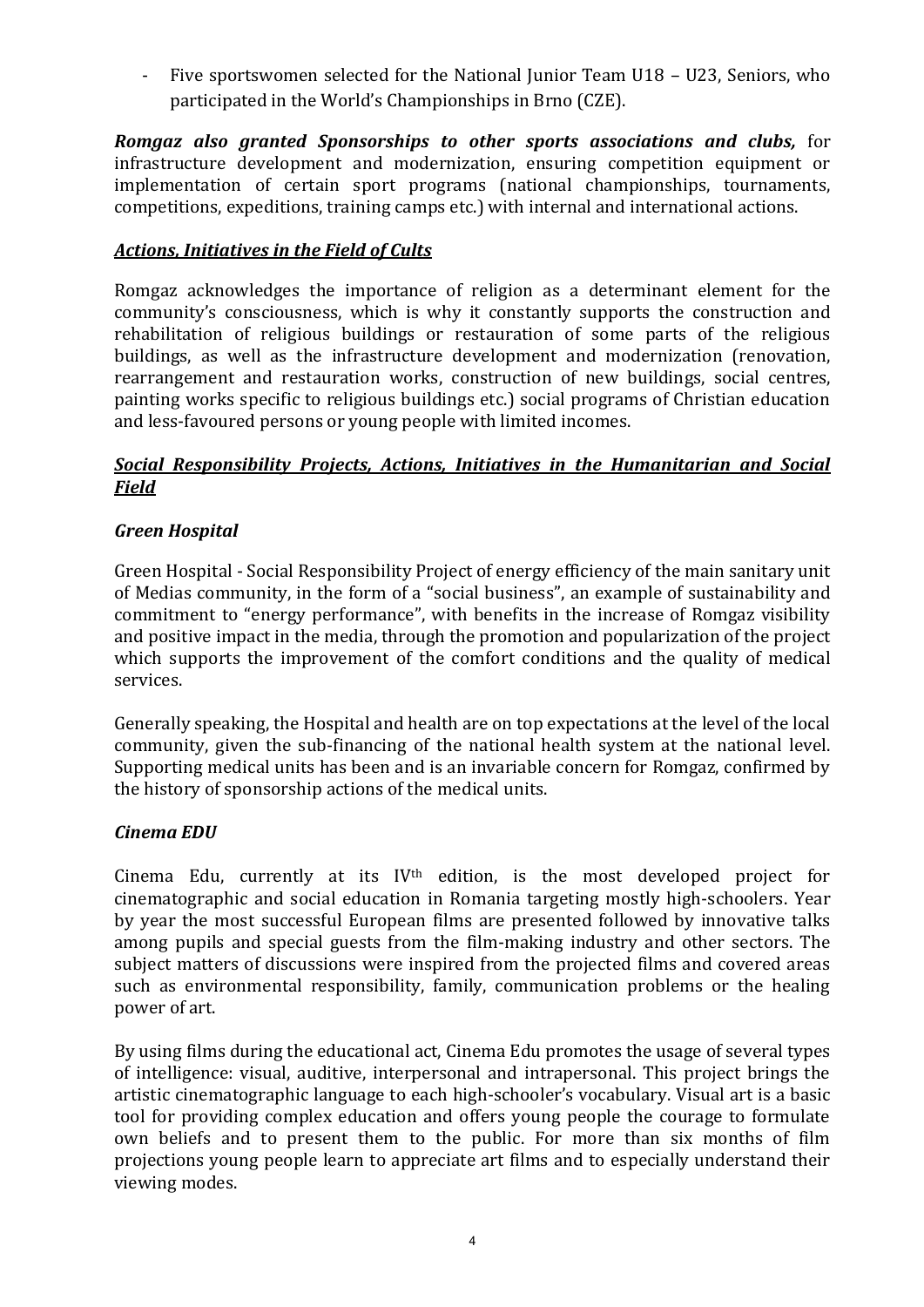Romgaz together with the Ministry for Education, Research, Youth and Sports, counties' Prahova, Sibiu, Mureș, Dolj, Neamț School Inspectorates and the town halls of Craiova, Mediaş, Târgu-Mureş, Roman, K'ARTE Association and Macondo Cultural Association supported this project.

#### *Romgaz Invests in Your Education*

In line with educational principles, "Romgaz invests in your education" was another project supported by Romgaz and dedicated to the community, performed by the Association Education for Europe in Cluj Napoca. Such project was born from the idea of offering didactic, moral, material and cultural support to pupils in Transylvania. The prize consists in granting 500 lei to each of the selected pupils, the main tie-break being school results. Romgaz regards social responsibility as a freely-chosen corporate initiative going beyond economic or legal liabilities facilitating economic success in an ethical manner and with respect towards the community and environment. The social project "Romgaz invests in you education" addresses young people who became an example in terms of excellence and motivation due to their sustained efforts. Thereby, Romgaz wishes to acknowledge their merits and to encourage them in their mission to promote success through education.

## *War of Minds*

During the programs addressed to high-schoolers and pupils, Romgaz has financially supported the *War of Minds* contest created and developed by the "Permanently Active" Association in Targu Mures. Pupils from 16 high-schools in Targu Mures county have positively responded to this program. Finally, more than one thousand people (pupils, teachers, partners and organisers) attended this program.

## *University Scholarship*

For the economic success of a company which contributes to the industrial progress of a country, the human resources are very important. In this respect, Romgaz initiated a programme of granting scholarships for students with outstanding academic results, reflecting the company's long-term commitment to supporting education in Romania.

The voluntary integration of social responsibility practices and principles in the company's activity and in its relations with the stakeholders leads to a responsible business behaviour less vulnerable in the face of external factors which can disturb the economic balance of Romgaz. The project generates bilateral support between the company and a member of the society for the promotion of the prestigious image of Romanian education and consistency in educational environment.

## *Other Education/Culture/Health Programs*

Romgaz continues to aid NGOs, institutions, schools and kindergartens in terms of providing support and implementation of extensive social programs for aiding lessfavoured and young people with little income, of education, cultural and artistic projects (e.g. book publishing, education contests, seminars, workshops, symposiums, folklore and local events etc.), and of medical programs (equipping medical units, facilitating surgical interventions, medical investigations and treatments).